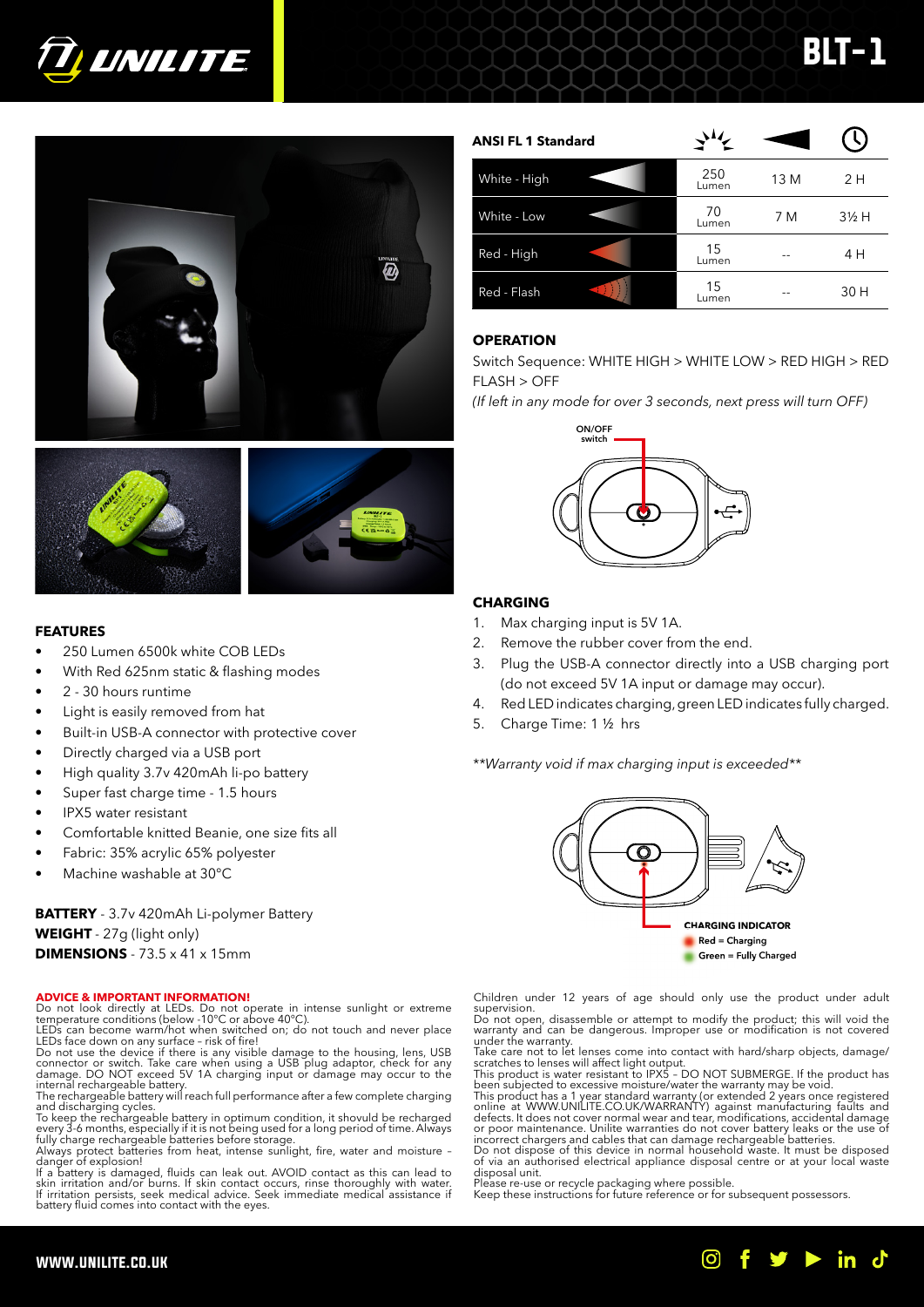

# BLT-1

- **PRODUKTMERKMALE**<br>• 250 Lumen 6500k weiße COB-LEDs<br>• Mit roten 625nm statischen & blinkenden Modi<br>• 2 30 Stunden Laufzeit<br>• Licht lässt sich leicht vom Hut entfernen<br>• Eingebauter <sub>·</sub> USB-A-Anschluss mit
- 
- 
- 
- Eingebauter<br>
USB-A-Anschluss<br>
Schutzabdeckung<br>
Direkt über einen USB-Anschluss aufgeladen<br>
Hochwertiger 3,7 V 420 mAh Li-Po-Akku<br>
Superschnelle Ladezeit 1,5 Stunden<br>
IPX5 wasserdicht<br>
Stodt: 35 % Acryl 65 % Polyester<br>
Ma
- 
- 
- 
- 

**BATTERIE** - 3,7 V 420 mAh Li-Polymer-Akku **GEWICHT** - 27g (nur leicht) **ABMESSUNGEN** - 73,5 x 41 x 15 mm

### **BEDIENUNGSANLEITUNG**

Schaltfolge: WEISS HOCH > WEISS NIEDRIG > ROT<br>HOCH > ROT BLITZ > AUS<br>*(Wenn Sie länger als 3 Sekunden in einem Modus*<br>*bleiben, wird das nächste Drücken ausgeschaltet.)* 

- 
- 
- **AUFLADEN**<br>1. Der maximale Ladeeingang beträgt 5 V 1 A.<br>2. Entfernen Sie die Gummiabdeckung vom Ende.<br>3. Stecken Sie den USB-A-Stecker direkt in einen USB-<br>Ladeanschluss (überschreiten Sie den Eingang von 5<br>V 1 A nicht, da
- 

*\*\*Garantie erlischt, wenn die maximale Ladeleistung überschritten wird\*\**

### **CARACTÉRISTIQUES DU PRODUIT**

- LED COB blanches 250 Lumen 6500k<br>• Avec les modes statique et clignotant rouge 625nm<br>• 2 30 heures d'autonomie<br>• La lumière s'enlève facilement du chapeau<br>• Connecteur USB-A intégré avec couvercle de
- 
- 
- 
- 
- Charge directe via un port USB<br>• Batterie li-po 3.7v 420mAh de haute qualité<br>• Temps de charge ultra rapide 1,5 heures<br>• IPX5 résistant à l'eau<br>• Bonnet tricoté confortable, taille unique<br>• Lavable en machine à 30°C
- 
- 
- 

## **BATTERIE** - Batterie Li-polymère 3.7v 420mAh **POIDS** - 27g (léger seulement) **DIMENSIONS** - 73,5 x 41 x 15 mm

**MODE D'EMPLOI**<br>Séquence de commutation : BLANC ÉLEVÉ > BLANC<br>FAIBLE > ROUGE ELEVE > ROUGE CLIGNOTANT ><br>ÉTEINT<br>secondes, la prochaine pression s'éteindra)<br>secondes, la prochaine pression s'éteindra)

**MISE EN CHARGE**<br>1. L'entrée de charge maximale est de 5V 1A.<br>2. Retirez le couvercle en caoutchouc de l'extrémité.<br>3. Branchez le connecteur USB-A directement dans un<br>port de charge USB (ne dépassez pas l'entrée 5V 1A<br>ou

*\*\*La garantie est annulée si l'entrée de charge* 

- 
- **CARATTERISTICHE DEL PRODOTTO<br>• LED COB bianchi da 250 lumen 6500k<br>• Con modalità statica e lampeggiante Red 625nm<br>• 2 30 ore di autonomia<br>• La luce si rimuove facilimente dal cappello<br>• Connettore USB-A integrato con co**
- 
- 
- 
- 
- Ricarica diretta tramite porta USB<br>• Biartica diretta tramite porta USB<br>• Batteria Li-Po da 3,7 V 420 mAh di alta qualità<br>• Tempo di ricarica super veloce 1,5 ore<br>• LPX5 resistente all'acqua<br>• Comodo berretto lavorato
- 

**BATTERIA** - Batteria ai polimeri di litio da 3,7 V 420 **PESO** - 27g (solo light) **DIMENSIONI** - 73,5 x 41 x 15 mm

## **ISTRUZIONI PER L'USO**<br>Sequenza interruttori: BIANCO ALTO > BIANCO<br>BASSO > ROSSO ALTO > ROSSO LAMPEGGIANTE ><br>SPENTO

*(Se lasciato in qualsiasi modalità per più di 3 secondi, la pressione successiva si spegnerà)*

- 
- 
- 
- **RICARICA**<br>1. L'ingresso di carica massimo è 5V 1A.<br>2. Rimuovere la copertura in gomma dall'estremità.<br>3. Collegare il connettore USB-A direttamente a una<br>portebbero verificarsi danni).<br>portebbero verificarsi danni).<br>4. Il

HIMMETS & WICHTIGE INFORMATIONEN!<br>
Schauen Sie nicht direkt auf LEDs. Nicht bei<br>
starker Sonneneinstrahlung oder extremen<br>
Temperaturbedingungen (unter -10 °C oder über 40<br>
CD betteiben.<br>
LEDs können beim Einschalten warm/

**CONSEILS & INFORMATIONS IMPORTANTES !**<br>Ne regardez pas directement les LED. Ne pas utiliser<br>en plein soleil ou dans des conditions de température<br>extrêmes (inférieures à -10°C ou supérieures à 40°C).<br>Les LED peuvent deven

produit que sous la surveillance d'un adulte.<br>Ne pas ouvrir, démonter ou tenter de modifier<br>le produit ; cela annulera la garantie et peut être<br>dangereux. Une mauvaise utilisation ou modification<br>n'est pas couverte par la

nicht von der Garantie abgedeckt.<br>
Achten Sie darauf, dass die Linsen nicht mit harten/<br>
scharfen Gegenständen in Kontakt kommen,<br>
da Beschädigungen/Kratzer an den Linsen die<br>
Lichtleistung beeinträchtigen.<br>
Dinsess Produk

lumineux.<br>
Ce Moltar est résistant à l'eau IPX5 - NE PAS<br>
Ce Moltar est résistant à l'eau IPX5 - NE PAS<br>
CMMERGER. Si le produit a été soumis à une humidité/<br>
eau excessive, la garantie peut être annulée.<br>
Ce produit a une

*\*\*La garanzia decade se viene superato l'input di ricarica massimo\*\**

**CONSIGLE INFORMAZIONI IMPORTANTI**<br> **CONSIGLE INFORMAZIONI IMPORTANTI**<br>
in condizioni di luce solare intensa o condizioni di<br>
temperatura estreme (inferiori a -10°C o superiori a<br>
140°C).<br>
140°C).<br>
200°C).<br>
200°C).<br>
200°C)

La batteria ricaricabile raggiungerà le massime prestazioni dopo alcuni cicli completi di carica e

scarica.<br>Per mantenere la batteria ricaricabile in condizioni ettimali, dovrebbe essere ricaricata ogni 3-6 mesi, soprattutto se non viene utilizzata per un lungo<br>periodo di tempo. Caricare sempre completamente le batterie

prodotto solo sotto la supervisione di un adulto.<br>Non aprire, smontare o tentare di moddificare il<br>prodotto; questo invalida la garanzia e può essere<br>pericoloso. L'uso improprio o la modifica non sono<br>pericoloso. L'uso imp

nulla.<br>
nulla concepto de una garanzia standard di 1<br>
anno (o estesa a 2 anni una volta registrato online su WWW.UNILITE.CO.UK/WARRANITY) contro vizi e difetti di fabbricazione. Non copre la normale usura,<br>
modifiche, dann



*maximale est dépassée\*\**

!<br>
Il vitilisez pas l'appareil s'il y a des dommages visibles<br>
sur le boîtier, l'objectif, le connecteur USB ou le<br>
commutateur. Faites attention lorsque vous utilisez<br>
en adaptateur de prise USB, vérifiez qu'il n'est pas<br>